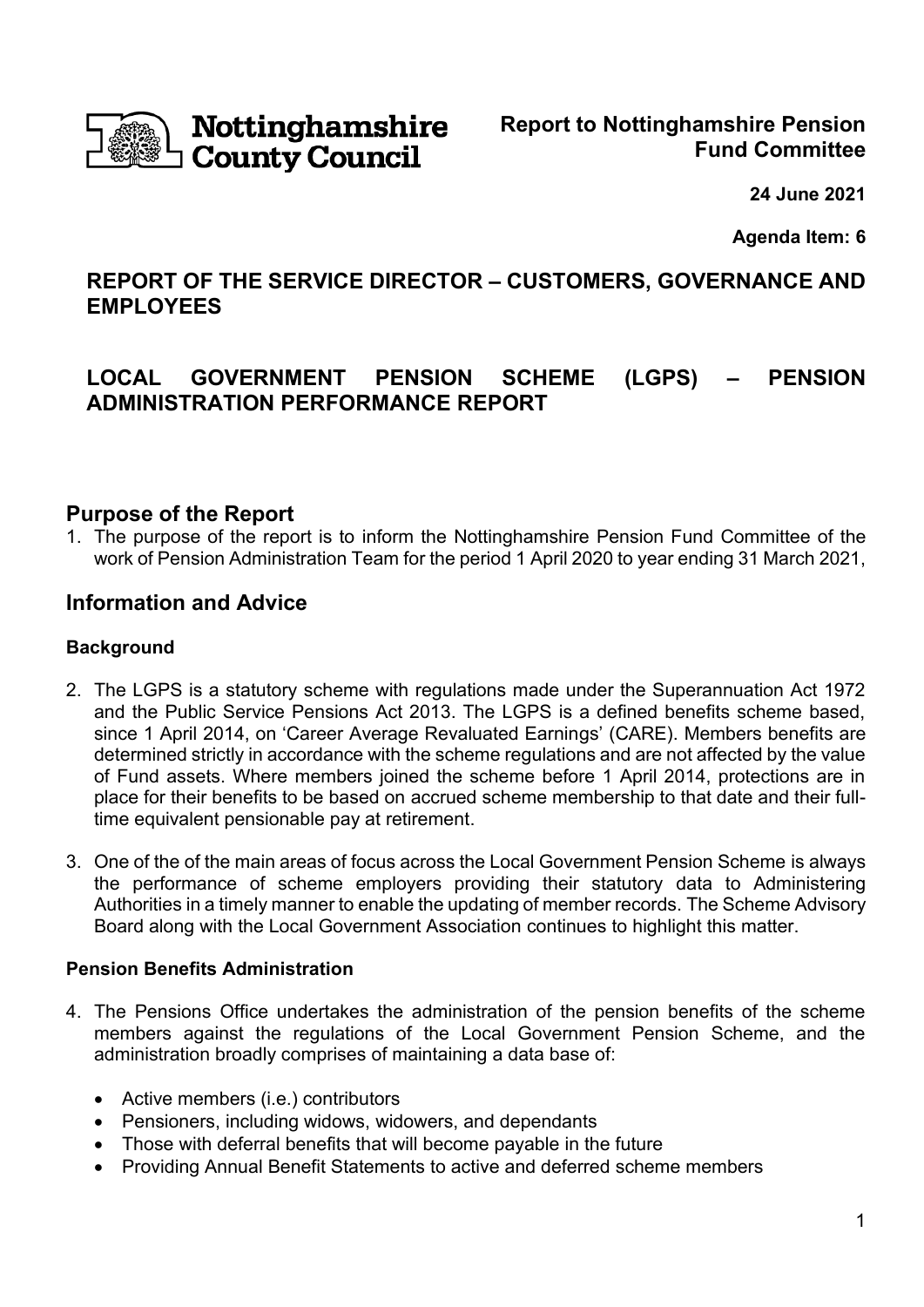- Providing estimates of benefits
- The calculation and payment of retirement benefits
- The calculation and payment of transfer values to other schemes
- Processing transfer values from "club" and local government schemes
- Providing valuations, a splitting of pensions in divorce cases
- Communicating with employers and scheme members on scheme changes and pensions issues
- Onboarding new scheme employers
- Supporting employers to carry out their responsibilities under the LGPS Regulations
- Reconciling employers' monthly and annual contribution rates
- Providing pension savings statements to scheme members as appropriate
- Providing data for triennial valuations and the annual FRS102 for all but large bodies who report in accordance with AIS19
- Replying to questions and issues raised by scheme members and employers
- In addition, the office also undertakes some of the employer related work of the LGPS on behalf of Nottinghamshire County Council
- 5. The Pension Team is currently separated into the following areas of work:
	- a. Pensions Administration
	- b. Employer Support and Compliance
	- c. Technical/Communications
	- d. Technical/Performance

| At 31.03.2021                    | <b>Established FTE</b> | <b>Actual in Post FTE</b> |
|----------------------------------|------------------------|---------------------------|
| <b>Pension Team</b>              | 26.20                  | 25.77                     |
| <b>Pension System Team</b>       | 3.0                    | 2.0                       |
| <b>GMP</b><br>Project<br>Manager | 1 በ                    | 1.0                       |
| (Temporary)                      |                        |                           |
| <b>McCloud Project Manager</b>   | 1 ()                   | 1.0                       |
| (Temporary)                      |                        |                           |

The Guaranteed Minimum Pension (GMP) Project Manager is seconded from the Pension System Teams. Guaranteed Minimum Pension Project is the reconciliation of pension records with Her Majesty's Treasury. Over the last financial year, the Administration Team has been recruiting to the vacant posts. New members of staff were recruited in October to the general administration team, as well as one internal promotion to a Practitioner role. Two officers have resigned. A further appointment to the temporary McCloud Project Manager was confirmed in April.

The Pension Team are also supported by a number of other teams within the Business Service Centre (BSC) such as –

- Business Hub Team who undertake a range of clerical and administrative tasks on behalf of the Pension Administration Team.
- The Authority's Payroll Service who process the monthly Pensioners Payroll on behalf of the Nottinghamshire Pension Fund.
- BSC Security and Authorisation Team who are undertaking a number of activities to support the Employer Portal rollout.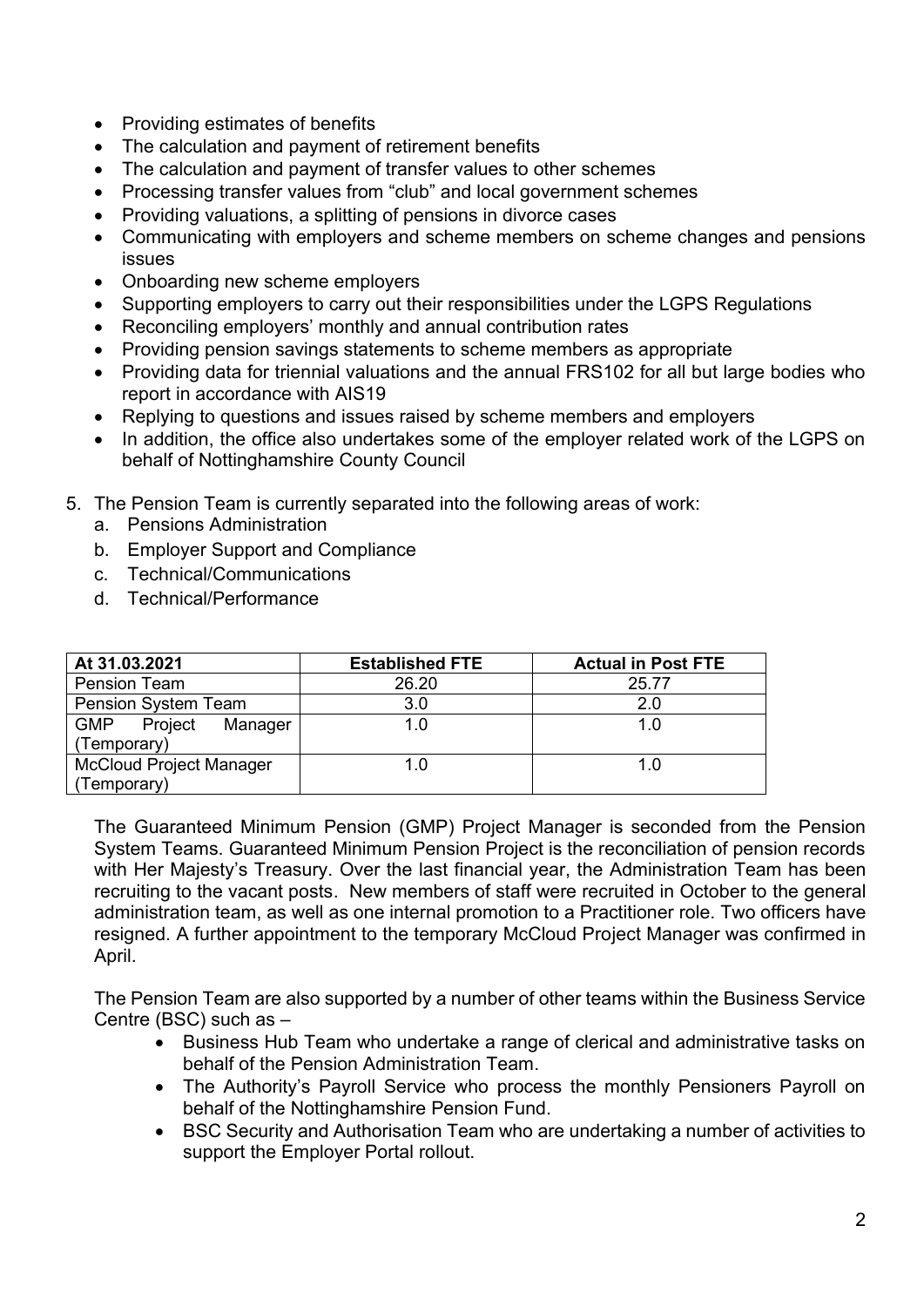6. The total cost of administration expressed as a cost per member for the past five years is shown in the table below –

| £ per member               | 2015          | 2016   | 2017   | 2018   | 2019   | 2020   |
|----------------------------|---------------|--------|--------|--------|--------|--------|
|                            |               |        |        |        |        |        |
| The Fund cost $\leq 15.93$ |               | £11.18 | £14.23 | £13.59 | £14.37 | £14.08 |
| per member                 |               |        |        |        |        |        |
| Average                    | $cost$ £18.73 | £18.69 | £20.14 | £21.85 | £21.34 | £20.02 |
| per member in              |               |        |        |        |        |        |
| the                        |               |        |        |        |        |        |
| benchmarking               |               |        |        |        |        |        |
| club                       |               |        |        |        |        |        |

\*At time of writing the 20/21 figures are not available

## **Data Quality**

- 7. The Pensions Regulator has continued to raise concerns across the LGPS Funds relating to data quality and the need for improvement. The Regulator requires all Funds to maintain accurate records. The Fund is required to have a data improvement plan as specified by the Regulator. Failure to do so can put the Pension Fund at risk of failing to meet its legal obligations, and the Regulator will take enforcement action where schemes are not meeting the standards expected and are taking appropriate steps to improve pension records.
- 8. Data is important to the Administering Authority for several reasons, the main reasons being:
	- a. Members are paid the pensions they are entitled to
	- b. Employers' costs are reliable/correct
	- c. Investment and administration costs are reliable/correct
	- d. Fund valuations reflect true costs/ liabilities of the fund
	- e. Cost effective administration less queries
	- f. Reduce Internal Dispute Resolution Procedure cases
	- g. Avoid the Pensions Regulator
	- h. Maintains the scheme's reputation
- 9. Members will be aware that the pension fund has an Administration Strategy which provides a framework for the management of scheme employer's responsibilities to ensure that the Administering Authority receives accurate data in a timely manner. Included in the Administration Strategy is a service level agreement, which is designed to enable the monitoring of activities, undertaken by scheme employers and the Administering Authority.
- 10.The Administration Team is continually updating records, chasing employers, and reminding members of the scheme to update the Fund of changes of personal circumstances, e.g. changes of address.
- 11.To meet the requirements set out by the Regulator the Fund reported the following:

|             | 2019 Accuracy | 2020 Accuracy |
|-------------|---------------|---------------|
| Common Data | 59%           | 76%           |
|             |               |               |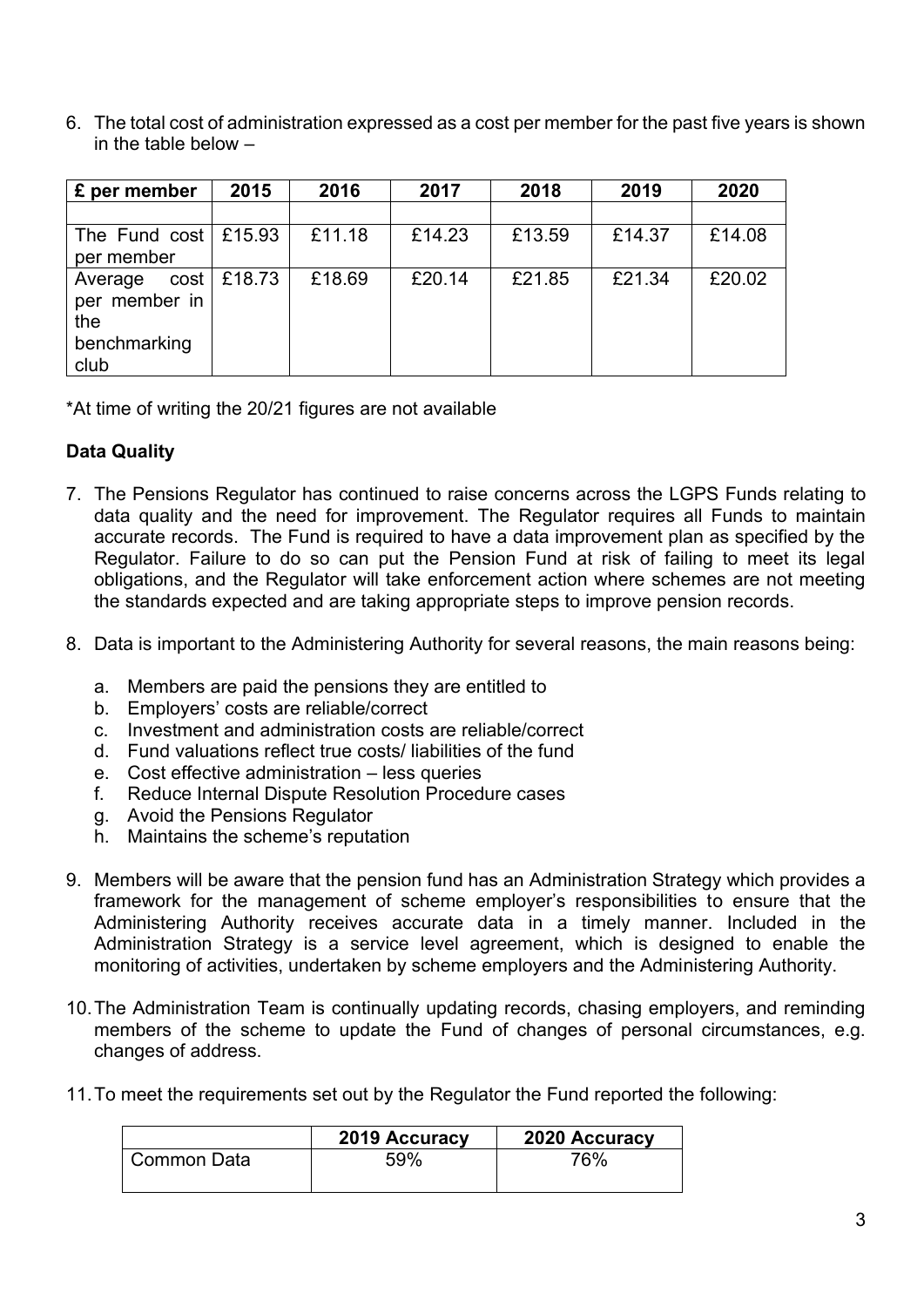| Conditional/Scheme | 60% | 3% |
|--------------------|-----|----|
| Specific Data      |     |    |

- Common data Common data is the basic information which every scheme should hold for each member, such as name, address, and date of birth. It is the information that identifies their benefits and allows the scheme to keep in contact with them.
- Conditional/Scheme specific data This is the data used for calculating pension benefits.
- 12.A Data Audit and Improvement workstream was approved by Pension Committee in September 2019 as part of the scope of the Nottinghamshire Pension Fund "transforming pension administration through digital development and new ways of working programme". This work is progressing and now enables us to measure our data more accurately. Therefore, this has highlighted changes in our data scores with an increase in common data accuracy and a decrease in conditional/ scheme specific data. The Data Improvement Project is moving into the data rectification phase. As part of this phase, we will be working with Civica to implement bulk data resolutions, as well as with individual Scheme Employers to update both common and scheme specific data at individual member level. A detailed transformation update report will be presented to Committee in September.

#### **Pension Fund Membership Statistics**

- 13.At 31 March each year the Administering Authority report a set of figures that identify the number of members within the fund under certain categories. These figures are used to populate the fund's annual report, along with other statistical reports including the Office of National Statistics, the Pension Regulator Scheme Return, and the Cipfa Benchmarking report
- 14.The following table details the membership of the Fund against each category and sets a context to the size of the fund.

| <b>Type</b><br>οſ     | 2017-2018 | 2018-2019 | 2019-2020 | 2020-2021 |
|-----------------------|-----------|-----------|-----------|-----------|
| <b>Member</b>         |           |           |           |           |
| <b>Active Members</b> | 44,436    | 46,350    | 47,841    | 43,957    |
| <b>Deferred</b>       | 46,448    | 47,365    | 56,068    | 60,935    |
| members               |           |           |           |           |
| Pensioners            | 35,245    | 37,157    | 38,923    | 40,481    |
| Total                 | 126,129   | 130,872   | 142,832   | 145,373   |
| Membership            |           |           |           |           |

15.In addition, it is important to understand the context of the number of employers in the Fund as this increases the complexity of managing the collection of data from different employers. The following table gives a breakdown of the employers in the scheme. The headline figure in the table shows a net increase of 14 employer bodies which are mainly due to new admission bodies, but there has been a reduction in the number of active employers from 302 to 294. This reduction in numbers is due to the Fund continuing to consolidate academy trust schools into single employers. This trend will continue into the following year as a number of academies will be consolidating, along with requesting from the Secretary of State to bring other academies into the Nottinghamshire Fund. Consolidating academy trusts reduces complexity of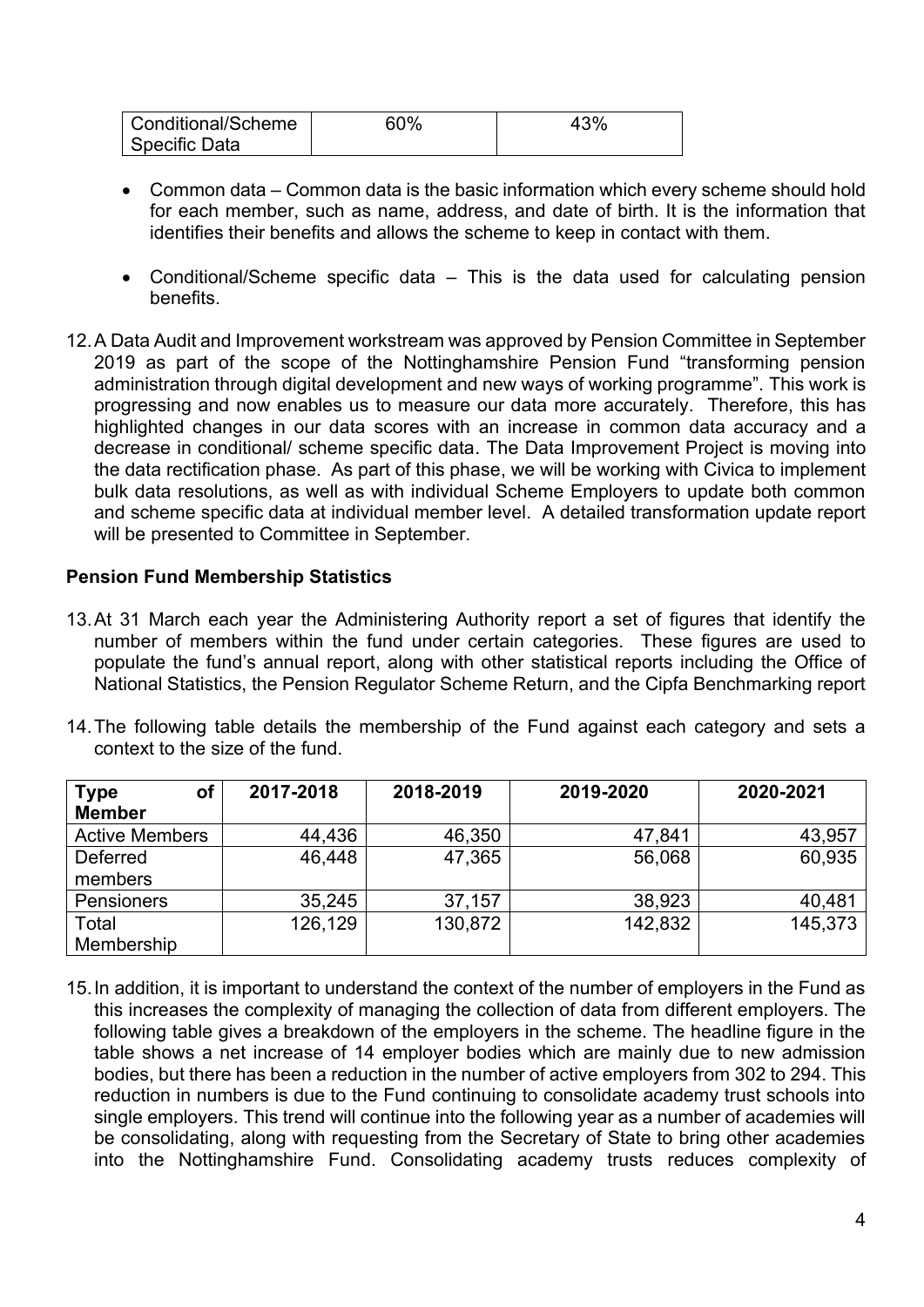administration for the academies and the Fund, along with reducing costs due to economies of scale.

16.The table also shows the movement of employers in the Fund with employers withdrawing from the scheme, as they no longer have any active members of the scheme, which drives an employer closure.

|                          | 2020              |                                | 2021                     |                   |
|--------------------------|-------------------|--------------------------------|--------------------------|-------------------|
| <b>Scheduled</b>         | as at<br>31/03/20 | <b>Number</b><br><b>Joined</b> | <b>Number</b><br>Leaving | as at<br>31/03/21 |
| <b>Local Authorities</b> | 9                 | 0                              | $\Omega$                 | 9                 |
| Academies                | 158               | $\overline{7}$                 | $12 \overline{ }$        | 153               |
| Others - active          | 56                | 3                              | 5                        | 54                |
| Others - closed          | 97                | 17                             |                          | 114               |
| <b>Total Scheduled</b>   | 320               | 27                             | 17                       | 330               |
|                          |                   |                                |                          |                   |
| <b>Admitted</b>          |                   |                                |                          |                   |
| Admission                | 57                | $\overline{4}$                 | $\overline{7}$           | 54                |
| Others - active          | 22                | 0                              | 0                        | 22                |
| Others - defunct         | 95                | 7                              | $\overline{0}$           | 102               |
| <b>Total Admitted</b>    | 174               | 11                             | $\overline{7}$           | 178               |
|                          |                   |                                |                          |                   |
| Total                    | 494               | 38                             | 24                       | 508               |

**The following is a list of new scheme employers 2020-2021**.

| <b>Scheme employer</b>                                | <b>Type of employer</b>             |
|-------------------------------------------------------|-------------------------------------|
| <b>East Midlands Education Trust</b>                  | Schedule 1 - Academies              |
| <b>Laneham Parish Council</b>                         | Schedule 2 - town & parish councils |
| <b>Wells Academy</b>                                  | Schedule 1 - Academies              |
| Florence Nightingale Academy                          | Schedule 1 - Academies              |
| Cater Link Limited (Diverse)                          | Admitted - Admission                |
| <b>Rosecliffe Spencer Academy</b>                     | Schedule 1 - Academies              |
| <b>Winthorpe Primary School</b>                       | Schedule 1 - Academies              |
| Beckingham cum Saundby Parish<br>Council              | Schedule 2 - town & parish councils |
| <b>Hucknall National C of E Primary</b><br>School     | Schedule 1 - Academies              |
| <b>John Hunt Primary School</b>                       | Schedule 1 - Academies              |
| <b>MINT Commercial Services LLP</b>                   | Admitted - Admission                |
| <b>Worksop Charter Trustees</b>                       | Schedule 2 - town & parish councils |
| Aspens Services Limited (Rosslyn)                     | Admitted - Admission                |
| <b>Compass Contract Services (UK)</b><br>Limited (ATT | Admitted - Admission                |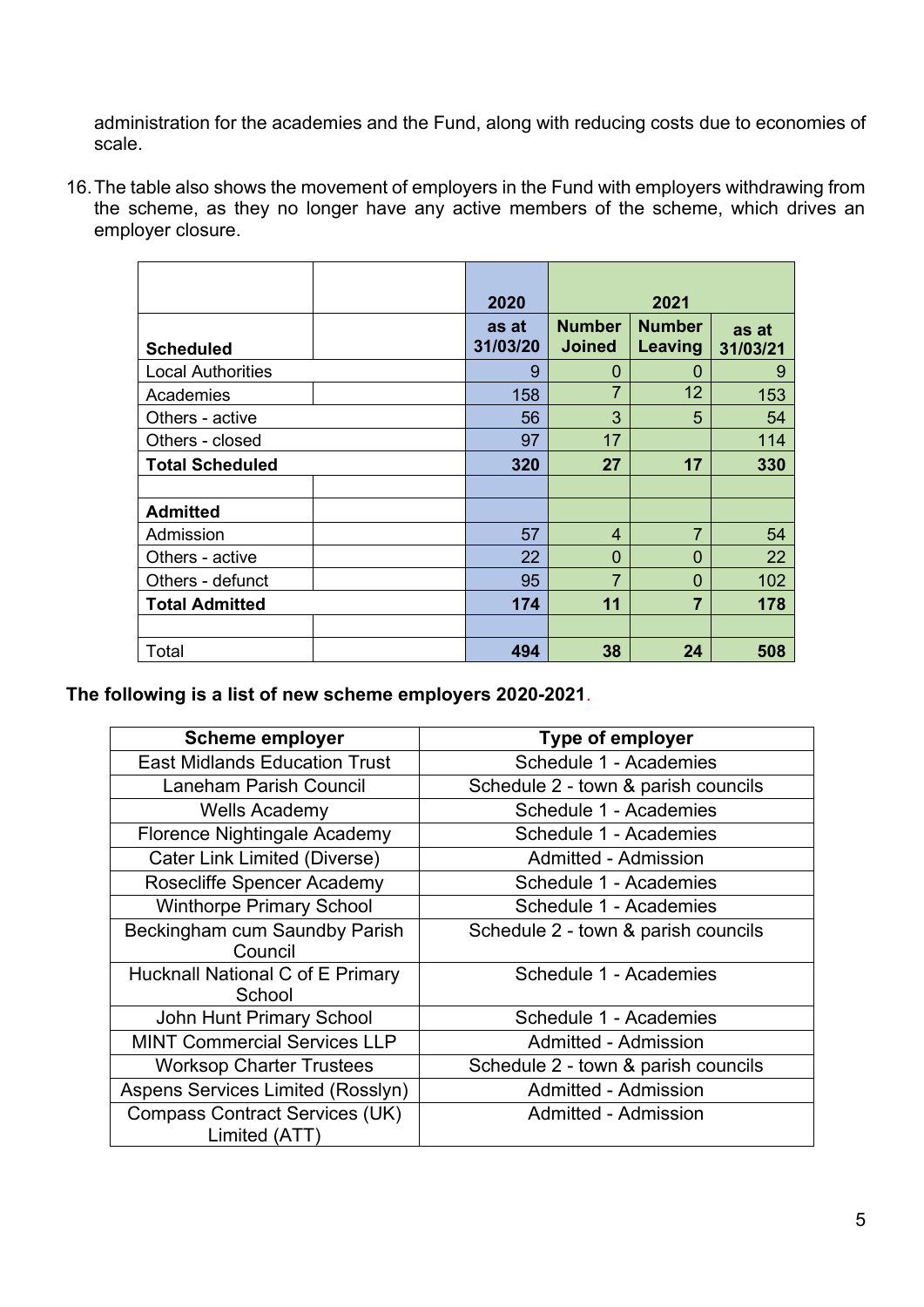## **Complaints and Internal Dispute Resolution Procedure Appeals**

- 17.Set out below are three tables which outline the number of written complaints received by the Administering Authority in 2020-2021 along with the number of formal appeals at stage 1 and stage 2 of the Internal Dispute Resolution Procedure process along with the number of appeals that the Administering Authority is aware of that have been submitted to the Pension Ombudsman in respect of cases escalated following the two stage adjudication process.
- 18.The Pension Team have also been dealing with numerous complaints related to our in house Additional Voluntary Contributions (AVC) provider, Prudential. In November the Prudential changed its administration system. This has created difficulties for members either paying their contributions, along with being able to claim their benefits at retirement. The fund has been raising complaints on members behalf and trying to resolve the problems. The Fund has also been working with other LGPS funds in the East Midlands network to bring the Prudential to account. The Pension Regulator is aware of the issues being raised. The fund continues to raise complaints.

| <b>Recorded Written Complaints</b>                                                                             |    |    |  |    |  |                      |
|----------------------------------------------------------------------------------------------------------------|----|----|--|----|--|----------------------|
| Outstanding<br><b>Partial</b><br>Total<br><b>Date</b><br><b>Justified</b><br><b>Closed</b><br><b>Justified</b> |    |    |  |    |  | <b>Not Justified</b> |
| 2020/21                                                                                                        | 26 | 24 |  | 14 |  |                      |
| 2019/20                                                                                                        | 25 | 23 |  |    |  | 13                   |

## **Main Reasons**

- Transfers in and out timescales
- Deferred record future review dates
- AVC complaints related to the Prudential
- Benefit calculations

The Pension Fund also recorded 24 subject access requests made by claims companies seeking information relating to members who transferred their benefits out of the Pension Fund in past years. We are currently reviewing our process to ensure that it is robust and in accordance with the regulations.

## **Independent Disputes Resolution Procedure (IDRP)**

## **IDRP -Stage 1 Appeals against the Administering Authority and Employers 2020-2021**

| Total | <b>Appeals</b> | <b>Appeals</b> | <b>Progressed to</b> | <b>Awaiting</b> |
|-------|----------------|----------------|----------------------|-----------------|
|       | upheld         | dismissed      | stage 2              | <b>Decision</b> |
|       |                |                |                      |                 |

## **IDRP - Stage 2 Appeals against the Administering Authority**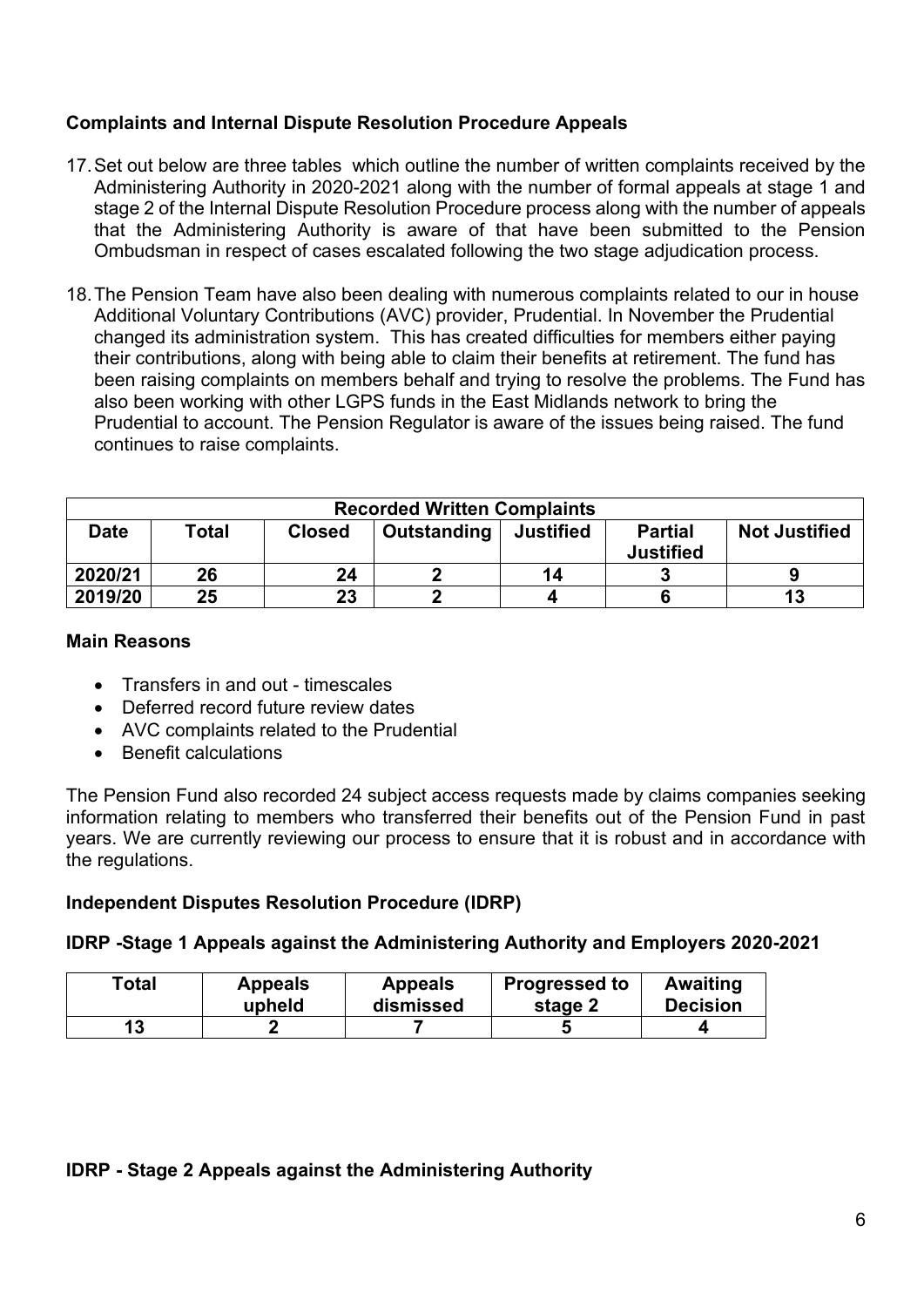| Total | <b>Appeals</b> | <b>Appeals</b> | <b>Progressed</b> | Awaiting        |
|-------|----------------|----------------|-------------------|-----------------|
|       | upheld         | dismissed      | <b>Ombudsman</b>  | <b>Decision</b> |
|       |                |                |                   |                 |

#### **Pensions Administration System**

- 19.The Pension Administration system used by the Nottinghamshire Pension Fund is the Universal Pensions Management (UPM) system, provided by Civica UK. UPM was implemented in 2015 and is an 'on premise' system with the servers located at the County Hall Data Centre and the Node 4 site in Derby, for resilience. The infrastructure is managed by Nottinghamshire County Council ICT and regular co-ordination with the Pensions Systems team. Maintenance and upgrades are undertaken on a regular basis to ensure the system remains compliant. All new developments and upgrades from the software supplier are evaluated, tested, and deployed in line with the requirements of the Pension Office
- 20.The Employer portal is now live and has now begun to be rolled out to scheme employers. The County Council has been using the portal for about 6 months since it completed the pilot project. Gedling Borough Council went live with the portal at the beginning of June, Rushcliffe Borough and StreetWise are scheduled to go live over the Summer.

## **Employer Support and Compliance Team**

- 21. The Pension Office Employer Support and Compliance team is responsible for liaison with scheme employers on a range of matters in relation to their responsibilities under the LGPs Regulations. This includes –
	- Supporting employers in undertaking their responsibilities;
	- Communicating Regulation and process changes to LGPS employers;
	- Resolving problems in relation to the quality of information supplied by LGPS employers;
	- The development of improved communication methods between the Pensions Office and LGPS employers;
	- Work on Employer acceptance into the scheme, plus also employer closures.
	- The review and improvement of information and administrative systems.
- 22.The team also have the following contact with Nottinghamshire LPGS Scheme Employer representatives –
	- Year-end meetings are undertaken yearly to support preparation for and understanding of reporting requirements at year end;
	- Meetings with employer representatives to communicate changes to the LGPS Regulations and the impact on employer responsibilities;
	- Ad hoc individual or group support and training sessions with LGPS Employers
- 23.The Administration Strategy has now been in operation with scheme employers since May 2017 and has supported the work of the Pensions Team and Scheme Employers. The Strategy has helped in providing a framework to ensure that the Administering Authority, and scheme employers work together for the benefit of members to ensure statutory compliance and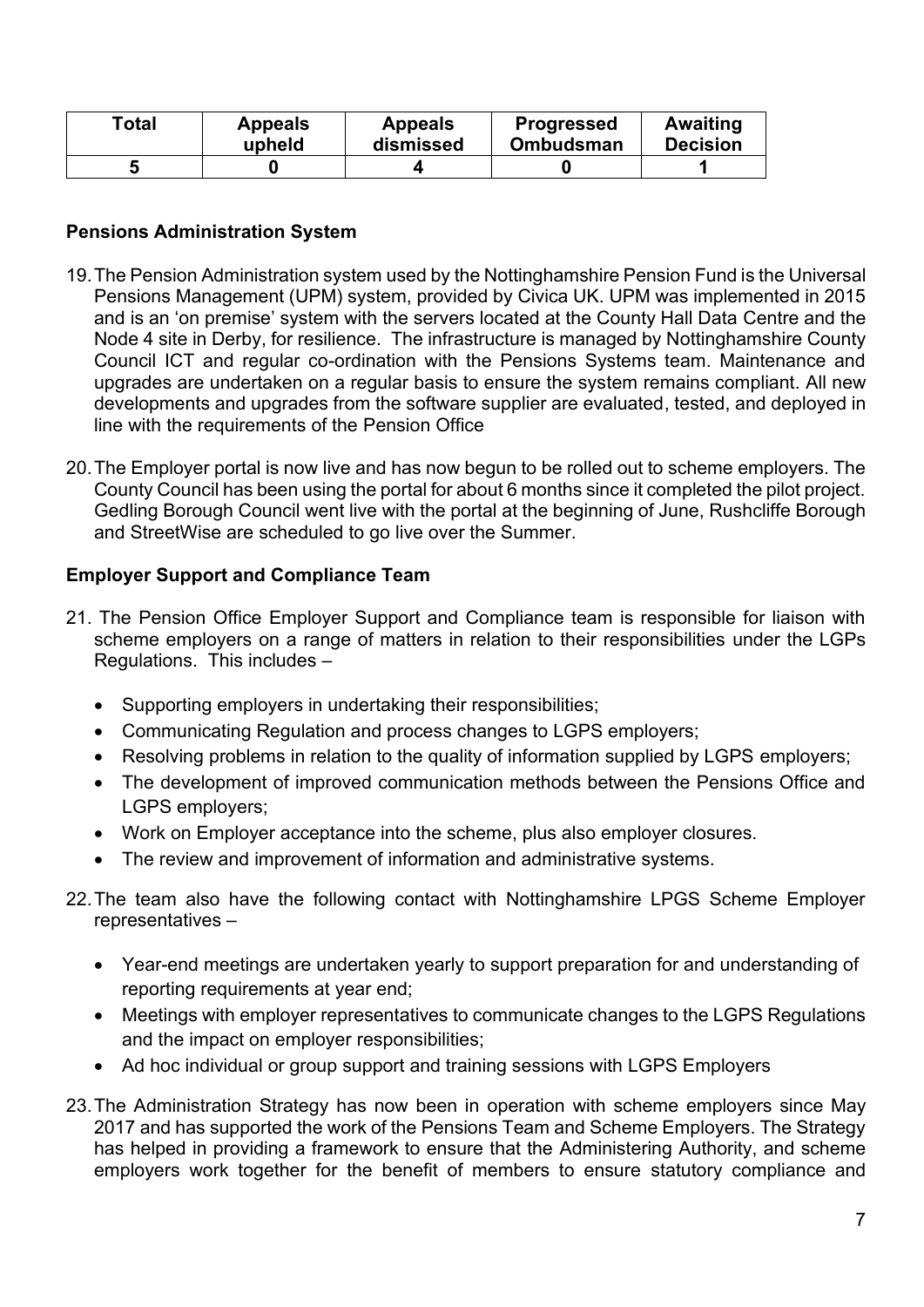efficiency in the administration of the scheme. There is a planned update on the strategy, and this will encompass a new charging process for scheme employers who cause additional work for the fund.

- 24.The Team has continued to work with employers to improve the submission of pension data to the Fund.
- 25.In addition, there are also statutory requirements for participating scheme employers to provide timely and accurate year-end data. For the year 2019-2020, participating employers in the scheme were required to provide accurate year-end data by 14 May 2020. The annual benefit statements were issued to deferred members of the scheme by 3 July 2020 with all active benefit statements issued by the statutory date of 31 August 2020. There was a further issue of benefit statements, where data was either provided late to the Fund or that there were queries with the submitted data which had to be rectified before benefit statements could be issued. The current year end processing is on going with employers having to provide their year end data by 14 May 2021. Evaluation of this data is currently on going.
- 26.Where employers fail to meet the requirements set out in the Administration strategy the Pension Fund reserves the right to charge the employer for additional administration time where appropriate. The fund also reserves the right to report employers to the Pension Regulator where there is a breach of statutory regulations.

| Year<br><b>End</b> | <b>Number of</b><br><b>submissions</b><br>received by<br>submission<br>date | <b>Accurate</b><br><b>submissions</b><br>received by<br>submission<br>date | <b>Submission</b><br>date | Number of<br><b>Employer</b><br>returns<br>expected | Percentage<br>of expected<br>returns<br>received by<br>the deadline | <b>Percentages</b><br>of Accurate<br>returns by<br>the deadline |
|--------------------|-----------------------------------------------------------------------------|----------------------------------------------------------------------------|---------------------------|-----------------------------------------------------|---------------------------------------------------------------------|-----------------------------------------------------------------|
| $2014 -$<br>2015   | 112                                                                         | 92                                                                         | 31 May<br>2015            | 260                                                 | 43%                                                                 | 35%                                                             |
| $2015 -$<br>2016   | 162                                                                         | 157                                                                        | 30 April<br>2016          | 276                                                 | 59%                                                                 | 57%                                                             |
| $2016 -$<br>2017   | 253                                                                         | 166                                                                        | 2 May 2017                | 310                                                 | 82%                                                                 | 54%                                                             |
| $2017 -$<br>2018   | 314                                                                         | 183                                                                        | 14 May<br>2018            | 337                                                 | 93%                                                                 | 54%                                                             |
| 2018-<br>2019      | 272                                                                         | 162                                                                        | 13 May<br>2019            | 341                                                 | 80%                                                                 | 47.5%                                                           |
| 2019-<br>2020      | 304                                                                         | 206                                                                        | 15 May<br>2020            | 342                                                 | 88.%                                                                | 60%                                                             |
| 2020-<br>2021      | 261                                                                         | 138                                                                        | 140 May<br>2021           | 296                                                 | 88%                                                                 | 46.6%                                                           |

27.The following table provides information on employer submissions to year end data over the last six-year ends.

28.The implications of not receiving data from scheme employers can be serious, potentially leading to incorrect pension calculations. Without the correct data, the Administering Authority may not be able to issue annual benefit statements to individual members where the scheme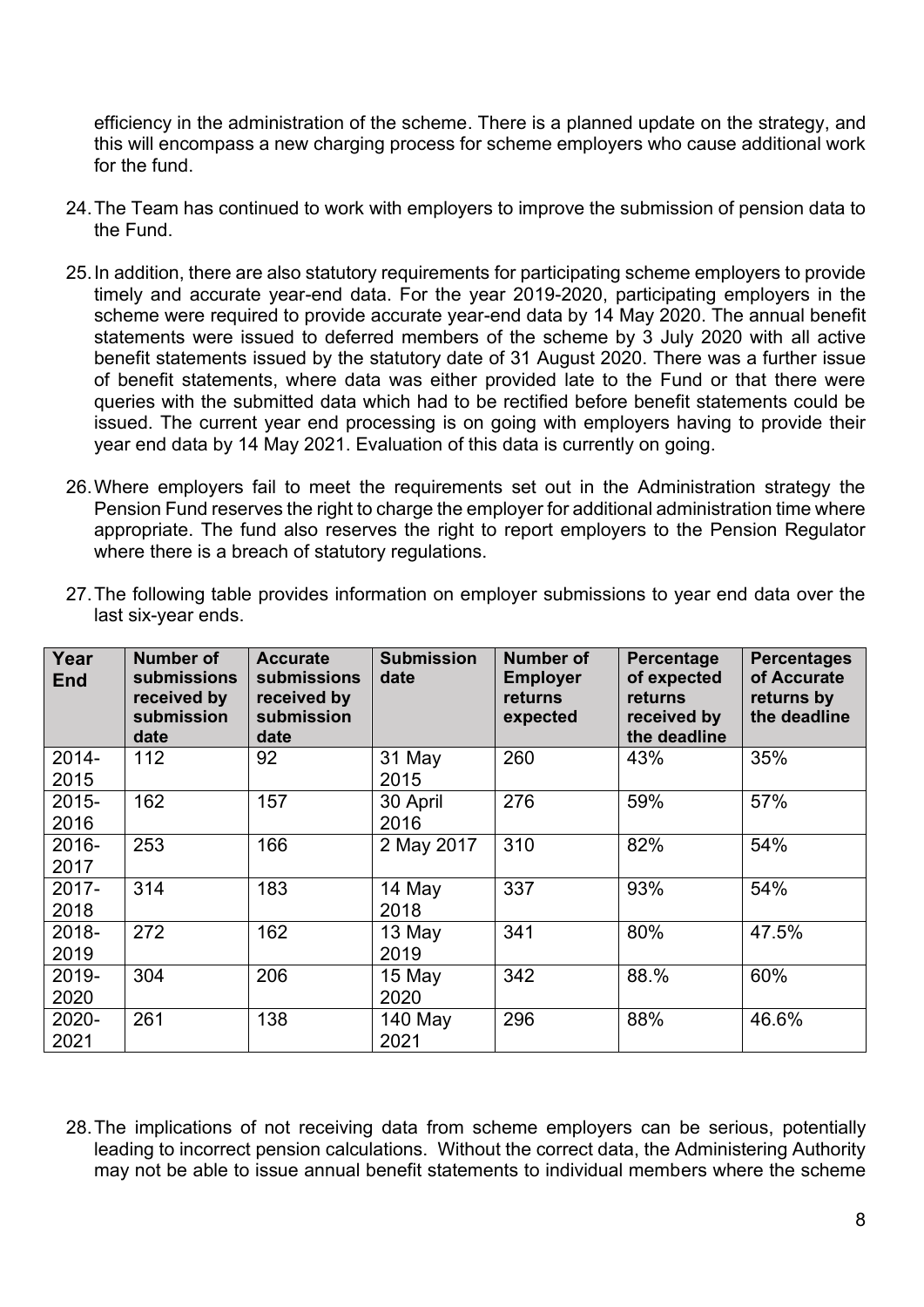employer has failed to provide the required data. This type of situation would ultimately result in a breach of the statutory regulations and may result in the fund being subject to a fine. Any fines will be passed on to the appropriate non-compliant scheme employers

## **Performance Data**

- 29.Performance statistics in the table below represent the 4th quarter of 2020/21 and compares the performance of the Administration Team fund KPI's against the Cipfa benchmark legal requirement. The Committee will see that performance against the legal requirement averages around 82% compliance this is down from last year's average of 85%. Overall the fund performance average against our KPI's is 68.2%, however this figure will have been impacted by reduced performance in April, May, June and July 2020 due to the Pensions Office moving to home based working due to COVID 19, and focusing mainly on the provision of retirement benefits as per the pension regulator requirement..
- 30.As part of the pandemic response, advice from the Pension Regulator was to focus on the maintenance of benefits for pensioners, the payment of benefits to retiring members, and those of dependants of pensioners who had died. A number of processes were put on hold and these included transfers of benefits. The pension regulator at the time raised concerns around pension scams and continues to raise concerns.

| 4 Quarters 2020-2021 1.04.2020 to 31.03.2021<br><b>Pension Administration KPI Compared against the</b><br><b>Cipfa Benchmark Key Performance Indicators</b> |                                                  |                                                                              |                                              |  |  |  |
|-------------------------------------------------------------------------------------------------------------------------------------------------------------|--------------------------------------------------|------------------------------------------------------------------------------|----------------------------------------------|--|--|--|
| <b>Process</b>                                                                                                                                              | No. cases<br>completed<br><b>Within the Year</b> | <b>Cipfa Benchmark</b><br>Legal<br><b>Requirement</b><br>(from notification) | % of cases completed<br>within the CIPFA KPI |  |  |  |
| <b>Deaths</b><br>Initial<br>letter<br>acknowledging death of member                                                                                         | 432                                              | 2 Months                                                                     | 95%                                          |  |  |  |
| <b>Deaths</b> - letter notifying amount<br>of dependant's pension                                                                                           | 517                                              | 2 months                                                                     | 88%                                          |  |  |  |
| Retirements - letter notifying<br>estimate of retirement benefits                                                                                           | 102                                              | 2 months                                                                     | 90%                                          |  |  |  |
| <b>Retirements</b> – process and pay<br>pension benefits on time (next<br>available payroll) $-$                                                            | 2736                                             | 2 months                                                                     | 78%                                          |  |  |  |
| Deferment Retirement Quote<br><b>Letter</b>                                                                                                                 | 2245                                             | 2 Months                                                                     | 96%                                          |  |  |  |
| <b>Deferment</b> – calculate and notify<br>deferred benefits                                                                                                | 2937                                             | 2 months                                                                     | 37%                                          |  |  |  |
| <b>Transfers</b><br>in/out<br>letter<br>detailing transfer quote                                                                                            | 736                                              | 2 months                                                                     | 50%                                          |  |  |  |
| Refund - Process and pay a<br>refund following election                                                                                                     | 544                                              | 2 Months                                                                     | 97%                                          |  |  |  |
| Divorce quote - letter detailing<br>cash equivalent value and other<br>benefits                                                                             | 320                                              | 2 Months                                                                     | 98%                                          |  |  |  |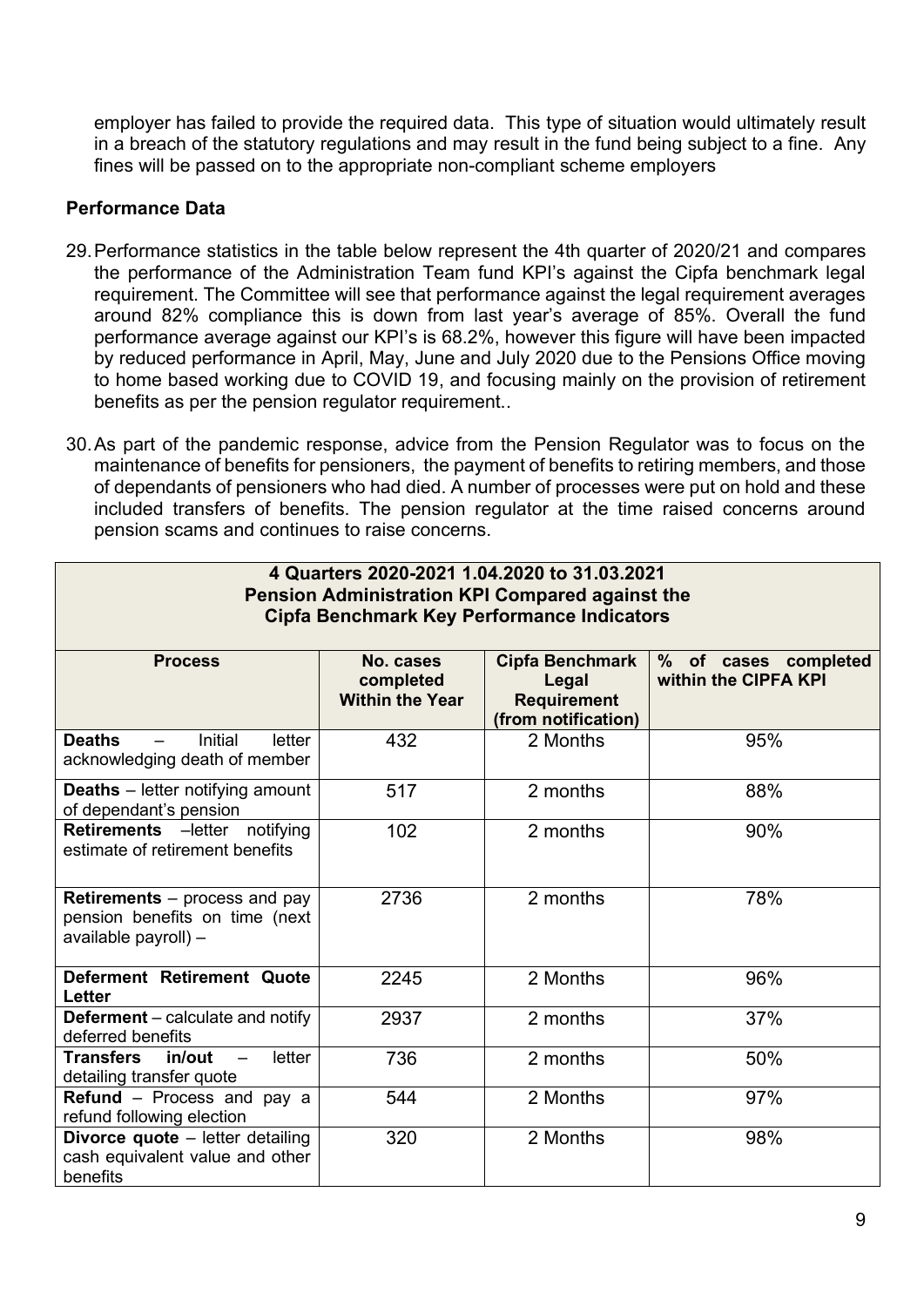| Divorce Settlement - Letter<br>implementation<br>detailing<br>οf<br>pension sharing order |      | 2 Months | 81% |
|-------------------------------------------------------------------------------------------|------|----------|-----|
| of<br>Provision<br>Estimate<br>оf<br><b>Benefits</b>                                      | 1143 | 2 Months | 97% |

- 31.It can also be reported from the KPI information extracted from the administration system in Table 1, in the financial year 2018/2019, the Pension Administration Team completed 7617 processes across the year. For the year 2018/19 the Administration Team increased the number of processes to 10,688 which is an increase of 40%. This increased again by 13% over 2019/20.However there has been a decrease in number of cases completed for 2020/21 to 11,723 a 3% decrease this inevitably was due to the move to working from home in the first 3 months.
- 32.Table 2 gives a comparison of all activities reported in the Pension Administration System and again we se a slight decrease, for the same reason in that activity decreased with a move to home working, and getting use to new processes.

| Table 1              |         |         |          |         |          |         |                   |
|----------------------|---------|---------|----------|---------|----------|---------|-------------------|
| <b>KPI Processes</b> | 2017/18 | 2018/19 | $\% +$ - | 2019/20 | $\% +$ - | 2020/21 | $\frac{9}{6}$ +/- |
| KPI<br>Processes     | 7617    | 10,688  | + 40%    | 12.138  | $+13%$   | 11.723  | $-3%$             |
| Completed            |         |         |          |         |          |         |                   |
|                      |         |         |          |         |          |         |                   |

| Table 2             |         |         |        |         |          |
|---------------------|---------|---------|--------|---------|----------|
|                     | 2018/19 | 2019/20 | $\% +$ | 2020/21 | $\% +$ - |
| <b>Total of all</b> | 51,976  | 56,722  | $+9%$  | 53,121  | -6%      |
| <b>Processes</b>    |         |         |        |         |          |
| <b>Completed</b>    |         |         |        |         |          |
| across the Fund     |         |         |        |         |          |

- 33.As part of the transformation programme the Pension Office will be working to introduce the functionality to enable the Pension Office to run bulk processes for tasks such as refunds and deferred benefits. Bulk processing is interdependent on the Data improvement workstream as processes are reliant on accurate data being available within the Pension Management system (UPM) to enable a bulk process to run. Once live, bulk processing will enable the Pension Office to begin to concentrate on more complex processes.
- 34.There continues to be a significant increase in requests from deferred pension members over 55 years of age to seek payment of their pension benefits. However, the table above shows that there has been a 6% decrease in the numbers of total processes across the fund being completed. The decrease can mostly be identified by the move to working from home over April, May and June 2020 at the start of the lockdown.
- 35.The member death process is the most difficult statistic to gather and measure, and the team is currently reviewing how this process is monitored. The difficulty is the date and timing of when the Pension Administration Team are informed of the death, against when the team receive the appropriate documentation. Where the relevant information is provided death in service grants are paid within 5 days to the next of kin.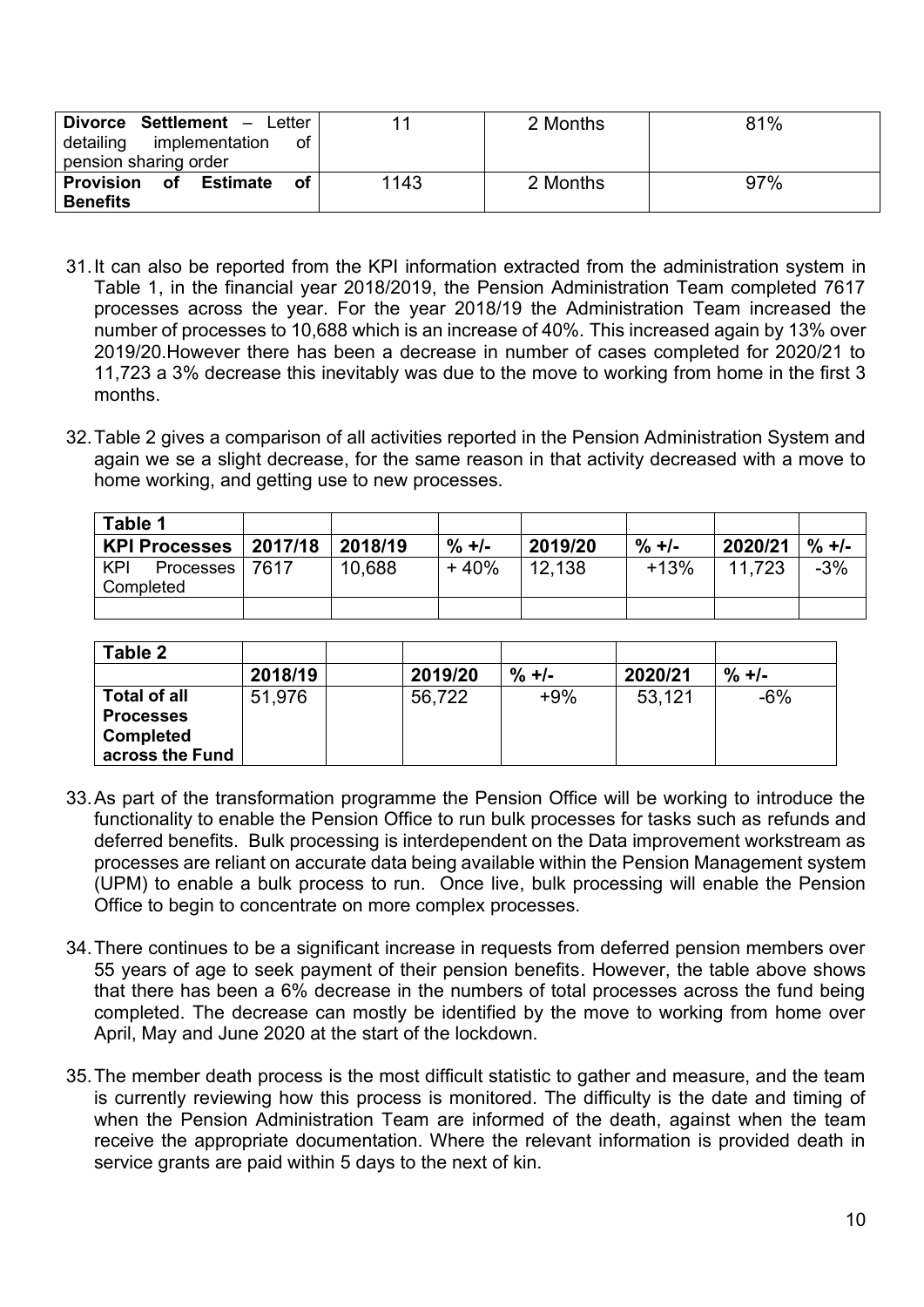- 36.The following graph shows that 2020/21 has seen an increase in the number of deaths processed. These statistics include death in retirement, death in deferment, death in service and death of preserved refunds.
- 37.From January 2020 to April 2021 the average monthly Deaths110 per month, in a normal year the average is approximately 93 deaths. However, you can see from the statistics, from November 2020 to April 2021 (the second COVID wave) the average number of Deaths was 124, and this increase created a significant amount of work for the Pensions Team.
- 38.In addition, the Pension Fund have asked the Scheme Actuary to undertake some further analysis of the impact of the number of deaths within the Pension Fund, and a further report will be presented at a future committee meeting.



#### **Other Options Considered**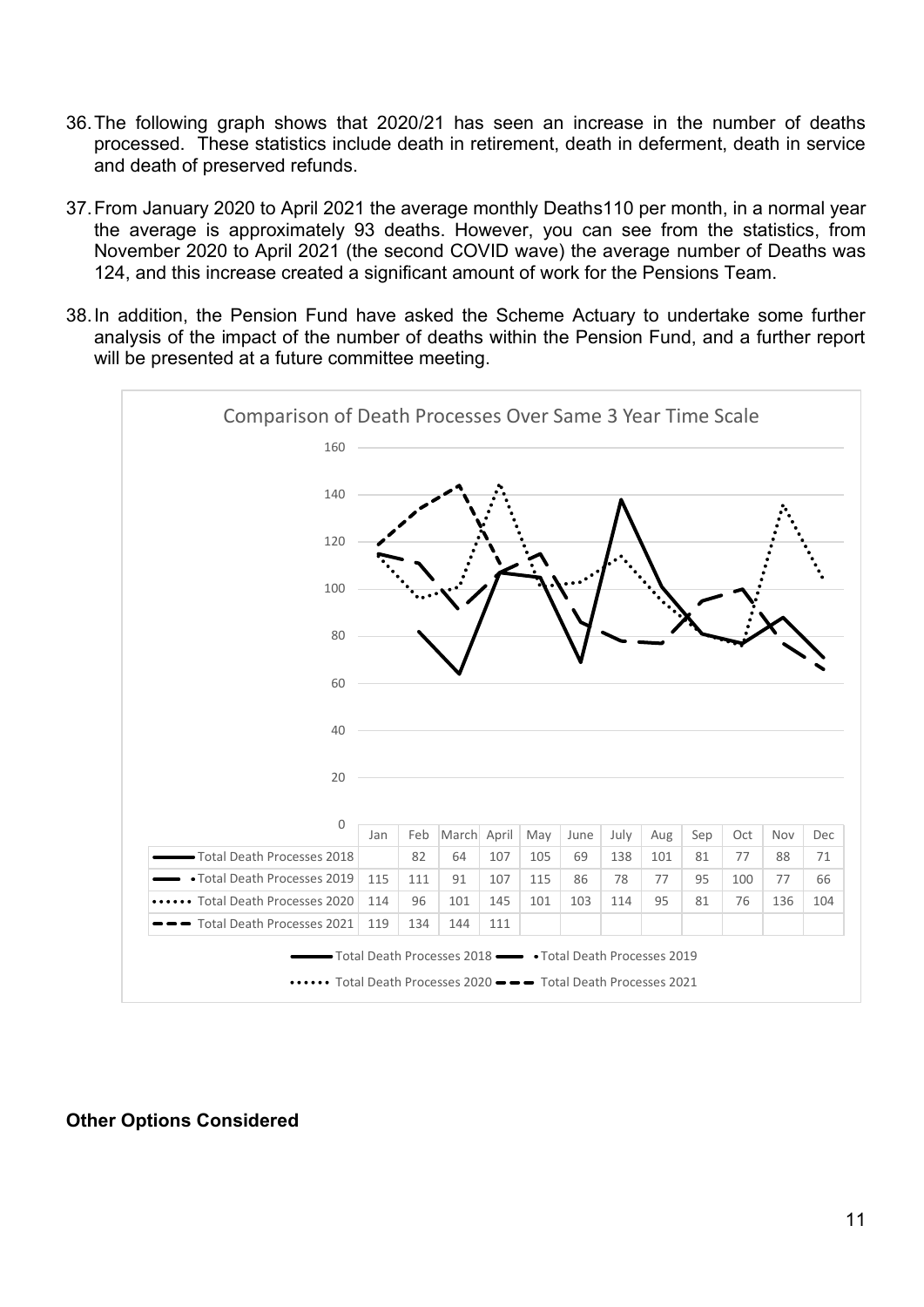39.Work on developing the Service Level Agreement will continue, to ensure they provide a full range of benchmarking data for the coming financial year. This work will be done in conjunction with a national set of benchmarks across all LGPS schemes

#### **Reason/s for Recommendation/s**

40.This report has been compiled to inform the Nottinghamshire Pension Fund Committee of the activities being undertaken by the administration team to improve the performance of employers, and the administration of the fund.

#### **Statutory and Policy Implications**

41.This report has been compiled after consideration of implications in respect of crime and disorder, data protection and information governance, finance, human resources, human rights, the NHS Constitution (public health services), the public sector equality duty, safeguarding of children and adults at risk, service users, smarter working, sustainability and the environment and where such implications are material they are described below. Appropriate consultation has been undertaken and advice sought on these issues as required.

#### **Financial Implications**

42.The administration of the Nottinghamshire Pension Fund is being delivered within existing resources at a cost of £2.69m which is .044% of the fund Total assets 2020-2021.

## **RECOMMENDATION**

It is recommended:

1. That the Nottinghamshire Pension Fund Committee consider the performance of the administration of the pension fund, and the continued development of systems and processes that will improve the service to members of the fund.

#### **Marjorie Toward**

**Service Director – Customers, Governance, and Employees For any enquiries about this report, please contact:**

Jonathan Clewes, Pension Manager on 01159773434 or jon.clewes@nottscc.gov.uk **Constitutional Comments (KK 11/06/2021)**

43.The proposal in this report is within the remit of the Nottinghamshire Pension Fund **Committee** 

#### **Financial Comments (KP 11/06/2021)**

44.The cost of pension's administration is a valid charge to the pension fund and as set out in the report the costs are £2.69m at 2020-21 which is .044% of the total assets.

#### **Background Papers and Published Documents**